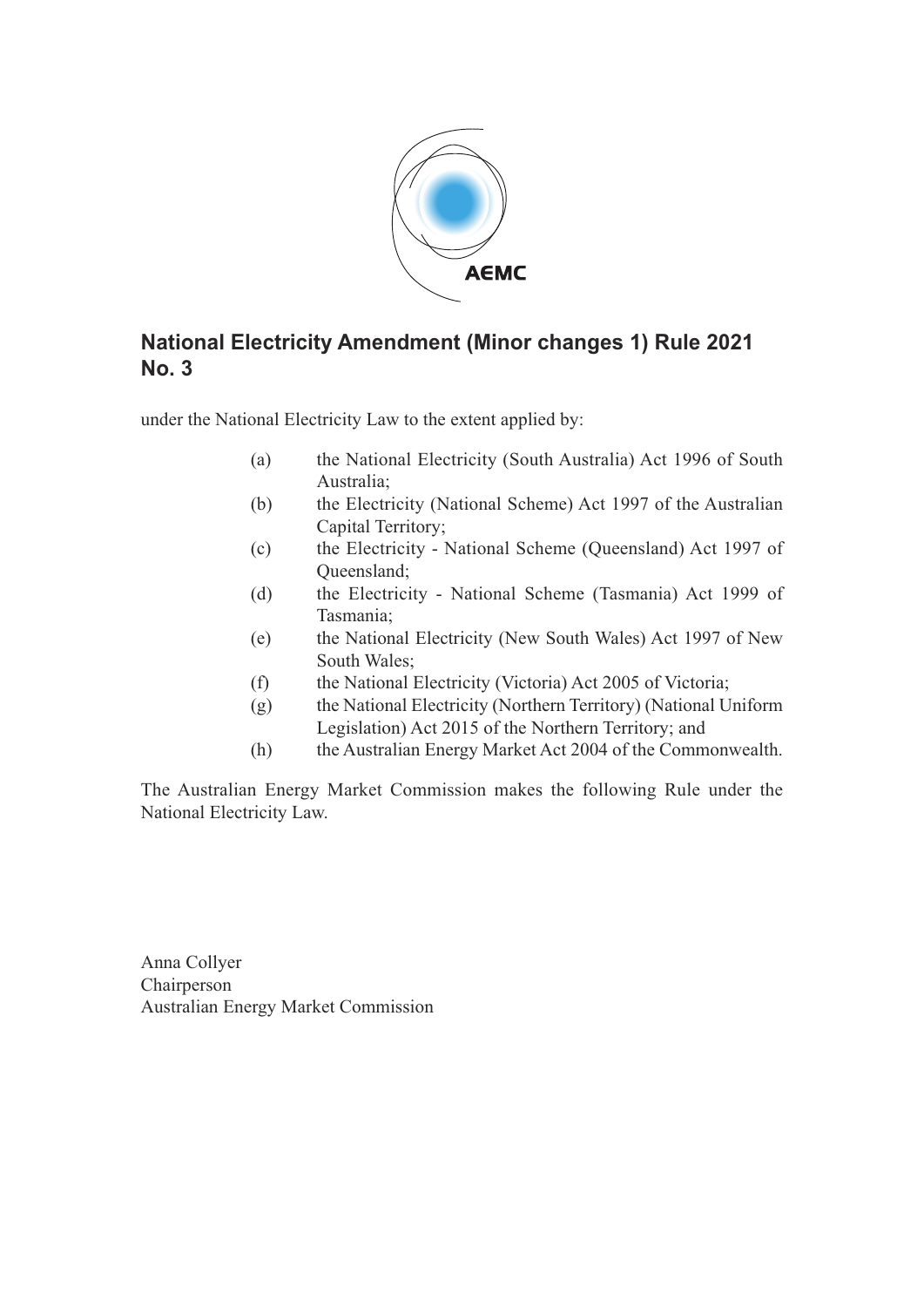#### **National Electricity Amendment (Minor changes 1) Rule 2021 No. 3**

### **1 Title of Rule**

This Rule is the *National Electricity Amendment (Minor changes 1) Rule 2021 No. 3.*

#### **2 Commencement**

This Rule commences operation on 22 April 2021.

# **3 Amendment to the National Electricity Rules**

<span id="page-1-0"></span>The National Electricity Rules are amended as set out in Schedule 1.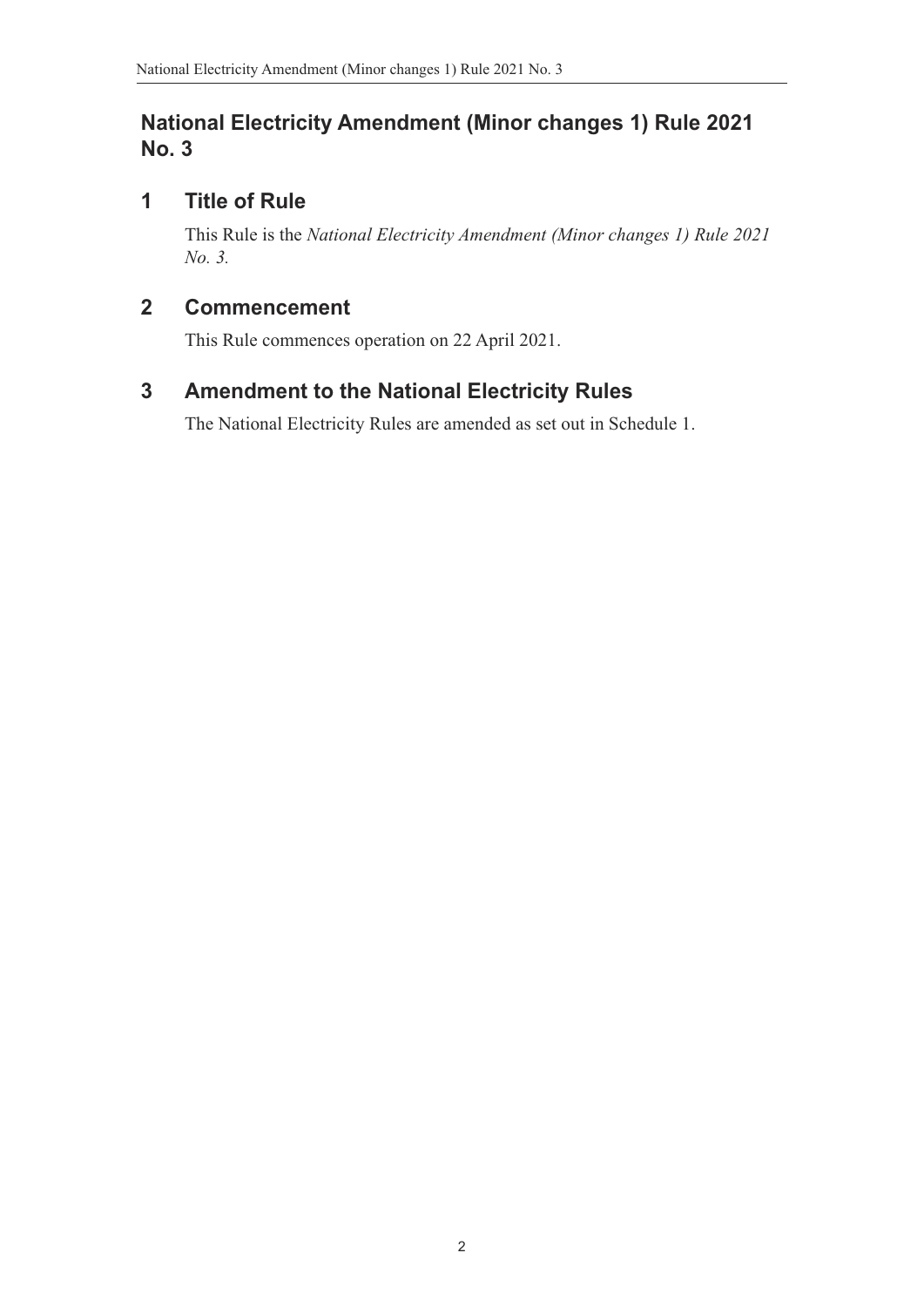#### **Schedule 1 Amendment to the National Electricity Rules**

(Clause 3)

#### **[1] Clause 2A.1.1 Definitions**

In clause 2A.1.1, in the definition of "**applicant**", insert "." at the end of th[e sentence.](#page-1-0)

#### **[2] Clause 3.11.9 Acquisition of system restart ancillary services by AEMO**

In clause 3.11.9(d), insert "." at the end of the sentence.

#### **[3] Clause 4A.A.1 Definitions**

In clause 4A.A.1, in the definition of "**Reliability Compliance Procedures and Guidelines**", omit "*National Electricity Law*" and substitute "*NEL*".

#### **[4] Clause 4A.A.2 Forecast reliability gap materiality**

In clause 4A.A.2, omit "*National Electricity Law*" and substitute "*NEL*".

#### **[5] Clause 4A.A.3 One-in-two year peak demand forecast**

In clause 4A.A.3, omit "*National Electricity Law*" and substitute "*NEL*".

#### **[6] Clause 4A.A.4 Peak demand**

In clause 4A.A.4(a), omit "*National Electricity Law*" and substitute "*NEL*".

#### **[7] Clause 4A.B.3 Supporting materials**

In clause 4A.B.3(b)(1), omit "Forecasting Best Practice Guidelines" and substitute "*Forecasting Best Practice Guidelines*".

#### **[8] Clause 4A.C.6 Corrections to a request**

In clause 4A.C.6(a), omit "*National Electricity Law*" and substitute "*NEL*".

#### **[9] Clause 4A.E.2 Net contract position**

In clause 4A.E.2 in the **Note**, omit "National Electricity Law" and substitute "*NEL*".

#### **[10] Clause 5.10.2 Definitions**

In clause 5.10.2, in the definition of "**potential credible option**", omit "RIT-D proponent" and "RIT-T proponent" and substitute "*RIT-D proponent*" and "*RIT-T proponent*", respectively.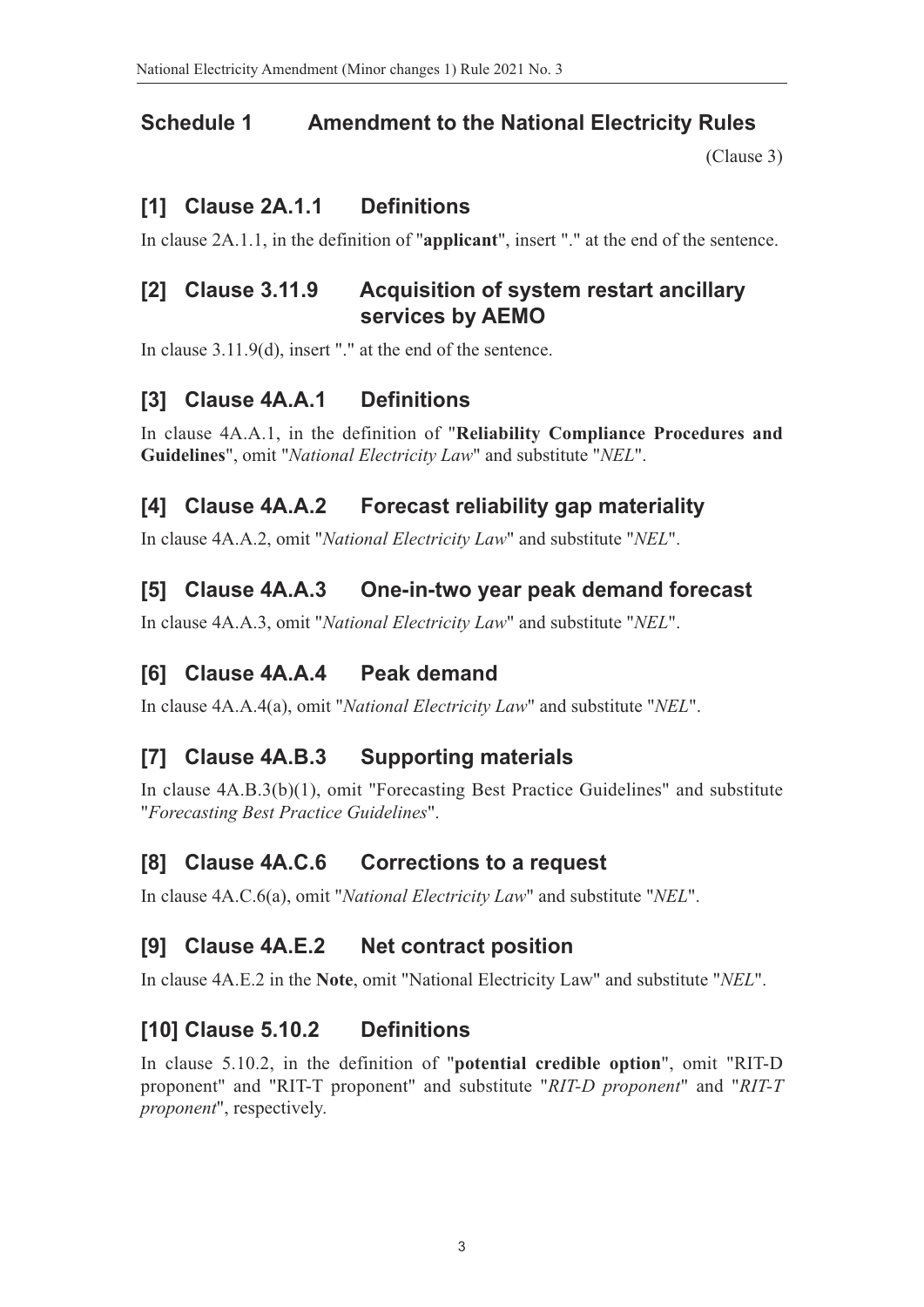# **[11] Clause 5.10.2 Definitions**

In clause 5.10.2, in the definition of "**potential transmission project**", omit "cost threshold determination" and substitute "*cost threshold determination*".

## **[12] Clause 5.13.1 Distribution annual planning review**

In clause 5.13.1(d)(1)(ii), omit "zone substations" and substitute "*zone substations*".

## **[13] Clause 5.13.3 Distribution system limitation template**

In clause 5.13.3(b), omit all references to "system limitations" and substitute "*system limitations*".

## **[14] Clause 5.13.3 Distribution system limitation template**

In clause 5.13.3(c)(1)(iii), omit "system limitation" and substitute "*system limitation*".

# **[15] Rule 5.13A Distribution zone substation information**

In rule 5.13A(b), omit "zone substation" and substitute "*zone substation*".

## **[16] Rule 5.13A Distribution zone substation information**

In rule 5.13A(b)(1), omit "zone substation" and substitute "*zone substation*".

### **[17] Rule 5.13A Distribution zone substation information**

In rule 5.13A(b)(2), omit "zone substation" and substitute "*zone substation*".

## **[18] Rule 5.13A Distribution zone substation information**

In rule 5.13A(b)(3), omit "zone substation" and substitute "*zone substation*".

## **[19] Rule 5.13A Distribution zone substation information**

In rule 5.13A(b)(5), omit "zone substation" and substitute "*zone substation*".

# **[20] Rule 5.13A Distribution zone substation information**

In clause 5.13A(g), omit "zone substation" and substitute "*zone substation*".

### **[21] Clause 5.15.3 Review of costs thresholds**

In clause 5.15.3(a), in the "**Note**", omit "cost thresholds" and substitute "*cost thresholds*".

# **[22] Clause 5.15.3 Review of costs thresholds**

In clause 5.15.3(f), omit the second ":".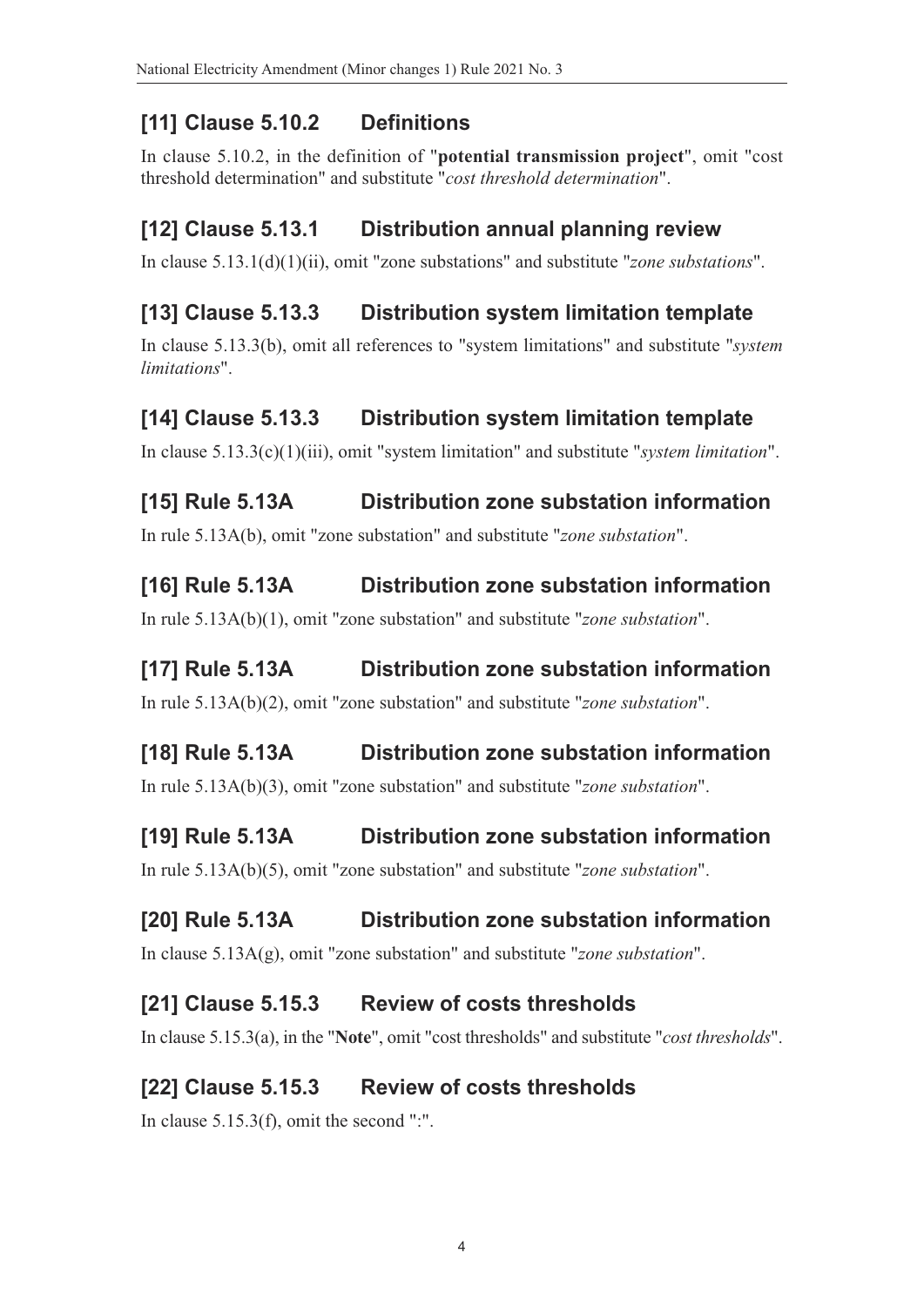### **[23] Clause 5.15.3 Review of costs thresholds**

In clause 5.15.3(j), omit "cost thresholds" and substitute "*cost thresholds*".

#### **[24] Clause 5.15A.2 Principles for RIT-T projects which are not actionable ISP projects**

In clause 5.15A.2(b)(5), omit "*RIT-T proponent*'s" and substitute "*RIT-T proponent's*".

#### **[25] Clause 5.15A.2 Principles for RIT-T projects which are not actionable ISP projects**

In clause 5.15A.2(b)(10)(iii), omit "RIT-T project" and substitute "*RIT-T project*".

### **[26] Clause 5.15A.2 Principles for RIT-T projects which are not actionable ISP projects**

In clause 5.15A.2(b)(12), omit "credible option" and substitute "*credible option*".

### **[27] Clause 5.15A.3 Principles for actionable ISP projects**

In clause 5.15A.3(b)(7)(iii)(A), omit "ISP candidate options" and substitute "*ISP candidate options*".

### **[28] Clause 5.15A.3 Principles for actionable ISP projects**

In clause 5.15A.3(b)(7)(iii)(C), omit "credible options" and substitute "*credible options*".

## **[29] Clause 5.15A.3 Principles for actionable ISP projects**

In clause 5.15A.3(b)(7)(iv), omit each reference to "ISP parameter" and substitute "*ISP parameter*".

#### **[30] Clause 5.16.2 Regulatory investment test for transmission application guidelines**

In clause 5.16.2(a), omit "(the regulatory investment test for transmission application guidelines)" and substitute "(the **regulatory investment test for transmission application guidelines**)".

### **[31] Clause 5.16.2 Regulatory investment test for transmission application guidelines**

In clause 5.16.2(b), omit "regulatory investment test for transmission application guidelines" and substitute "*regulatory investment test for transmission application guidelines*".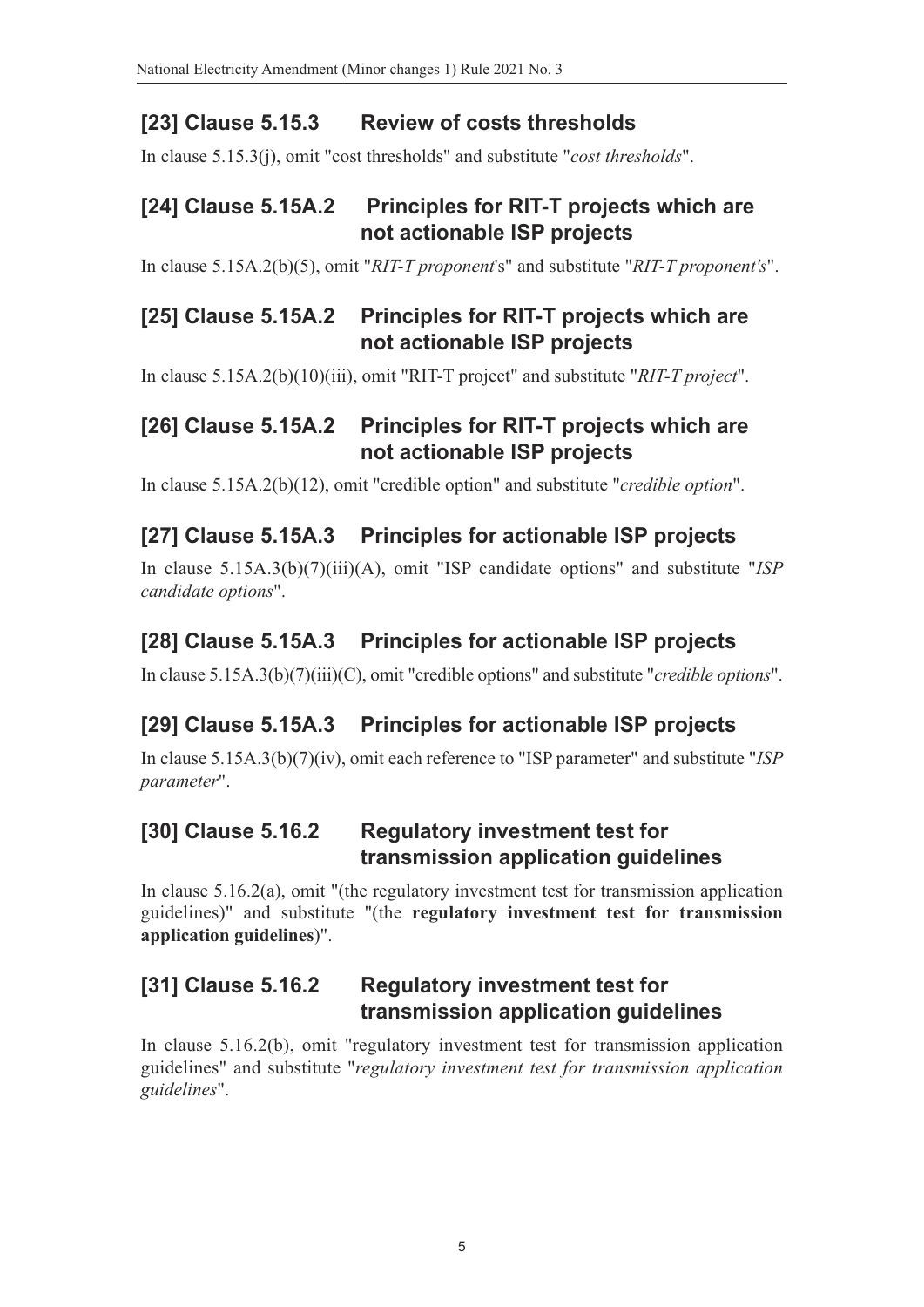#### **[32] Clause 5.16.2 Regulatory investment test for transmission application guidelines**

In clause 5.16.2(c), omit "regulatory investment test for transmission application guidelines" and substitute "*regulatory investment test for transmission application guidelines*".

#### **[33] Clause 5.16.2 Regulatory investment test for transmission application guidelines**

In clause 5.16.2(d), omit "regulatory investment test for transmission application guidelines" and substitute "*regulatory investment test for transmission application guidelines*".

#### **[34] Clause 5.16.2 Regulatory investment test for transmission application guidelines**

In clause 5.16.2(e), omit "regulatory investment test for transmission application guidelines" and substitute "*regulatory investment test for transmission application guidelines*".

#### **[35] Clause 5.16.2 Regulatory investment test for transmission application guidelines**

In clause 5.16.2(f), omit "regulatory investment test for transmission application guidelines" and substitute "*regulatory investment test for transmission application guidelines*".

### **[36] Clause 5.16.2 Regulatory investment test for transmission application guidelines**

In clause 5.16.2(g), omit "regulatory investment test for transmission application guidelines" and substitute "*regulatory investment test for transmission application guidelines*".

#### **[37] Clause 5.16.4 Regulatory investment test for transmission procedures**

In clause 5.16.4(v)(2), omit "*RIT-T proponent*'s" and substitute "*RIT-T proponent's*".

#### **[38] Clause 5.16A.4 Regulatory investment test for transmission procedures**

In clause 5.16A.4(d)(6), omit "ISP parameters" and substitute "*ISP parameters*".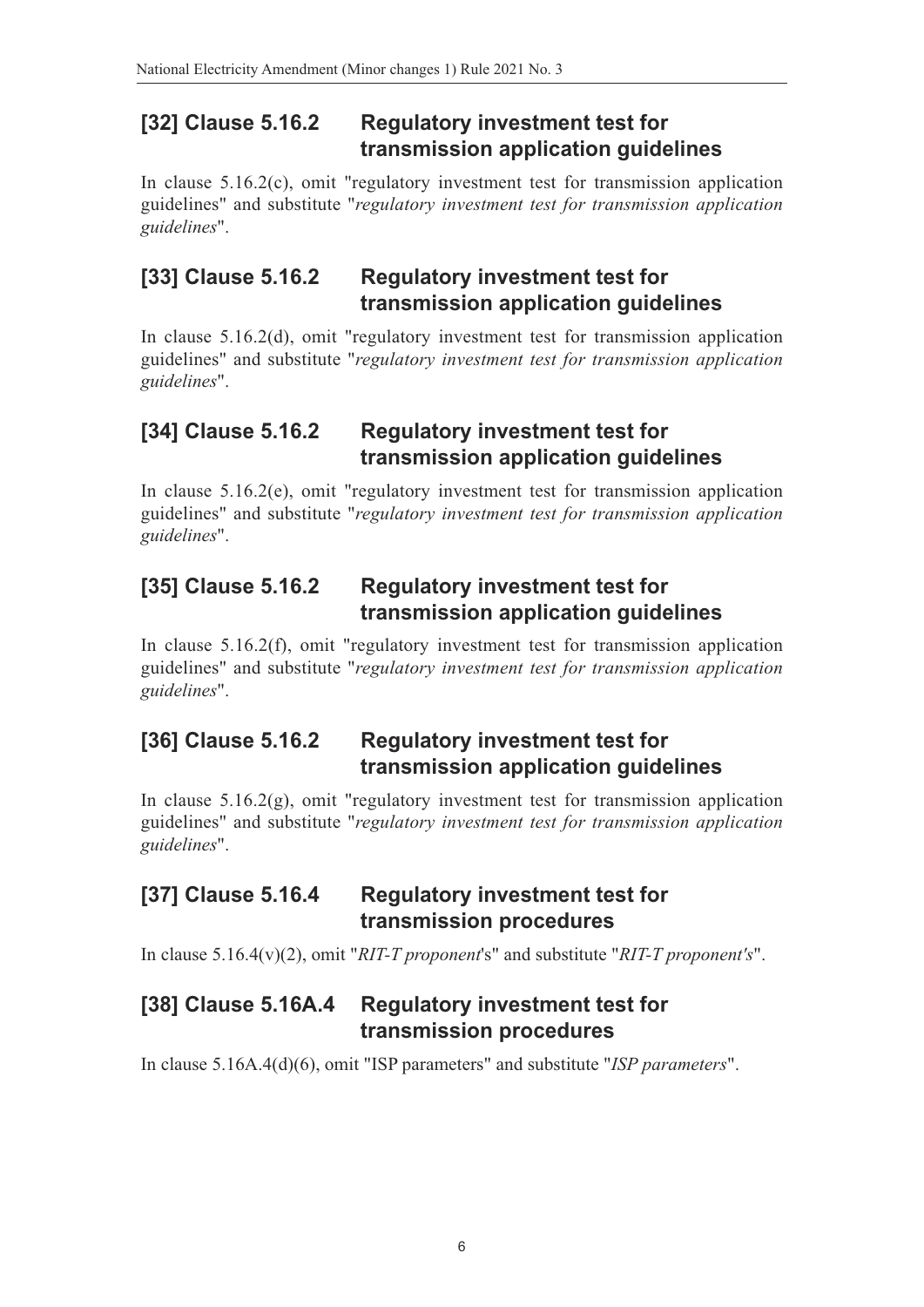#### **[39] Clause 5.16A.4 Regulatory investment test for transmission procedures**

In clause 5.16A.4(d)(8), omit "for the proposed *RIT-T proponent* identified under subparagraph (7), the *preferred option* must provide:" and substitute "for the proposed *preferred option* identified under subparagraph (7), the *RIT-T proponent* must provide:".

#### **[40] Clause 5.16A.4 Regulatory investment test for transmission procedures**

In clause 5.16A.4(j)(2), omit "*RIT-T proponent*'s" and substitute "*RIT-T proponent's*".

#### **[41] Clause 5.16A.4 Regulatory investment test for transmission procedures**

In clause 5.16A.4(n)(2)(i), omit "RIT-T proponent" and substitute "*RIT-T proponent*".

### **[42] Rule 5.16B Disputes in relation to application of regulatory investment test for transmission**

In rule 5.16B(a), omit "project assessment conclusions report" and substitute "*project assessment conclusions report*".

#### **[43] Rule 5.16B Disputes in relation to application of regulatory investment test for transmission**

In rule 5.16B(d)(3)(ii), omit "RIT-T proponent" and substitute "*RIT-T proponent*".

#### **[44] Clause 5.17.1 Principles**

In clause 5.17.1(c)(4)(vi), omit "*NEM* ;" and substitute "*NEM*;".

#### **[45] Clause 5.17.3 Projects subject to the regulatory investment test for distribution**

In clause 5.17.3(a)(5), omit "RIT-D project" and substitute "*RIT-D project*".

#### **[46] Clause 5.17.4 Regulatory investment test for distribution procedures**

In clause 5.17.4(r)(1)(ii), omit "*RIT-D proponent*'s" and substitute "*RIT-D proponent's*".

#### **[47] Clause 5.18B.2 Register of completed embedded generation projects**

In clause 5.18B.2(c)(2), omit each reference to "DAPR date" and substitute "*DAPR date*".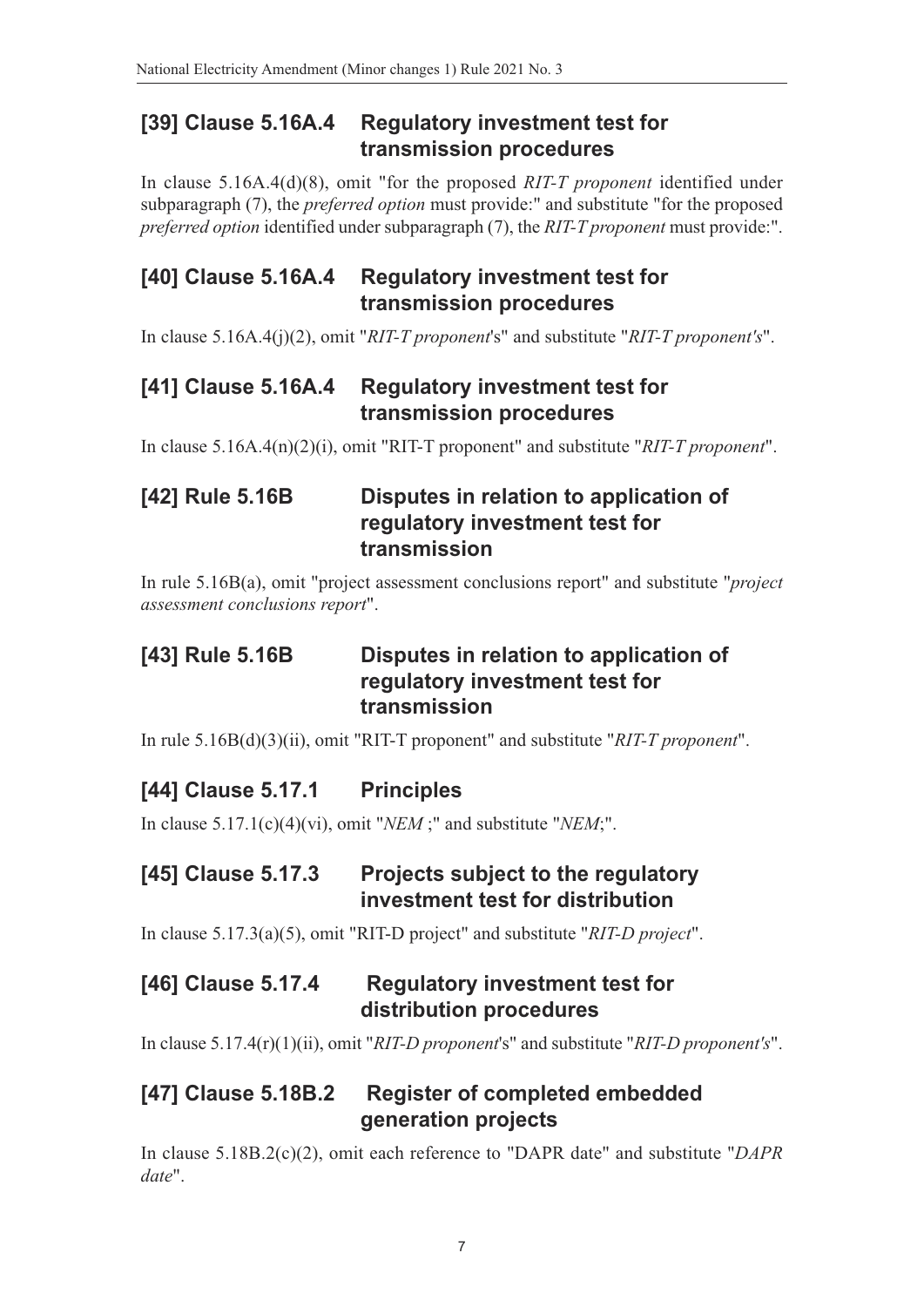# **[48] Clause 5.22.6 Content of Integrated System Plan**

In clause 5.22.6(a)(2), omit each reference to "development path" and substitute "*development path*".

### **[49] Clause 5.22.14 Final Integrated System Plan**

In clause 5.22.14(c)(4), omit "*National Electricity Law*" and substitute "*NEL*".

### **[50] Clause S5.2.5.13 Voltage and reactive power control**

In clause S5.2.5.13(b)(3)(vi)(A), omit "static excitation system" and substitute "*static excitation system*".

### **[51] Clause S5.2.5.13 Voltage and reactive power control**

In clause S5.2.5.13(b)(3)(viii)(A), omit "static excitation system" and substitute "*static excitation system*".

### **[52] Clause S5.3a.8 Reactive power capability**

In clause S5.3a.8, omit "reactive support" and substitute "*reactive power*".

## **[53] Schedule 5.8 Distribution Annual Planning Report**

In Schedule 5.8, item (b)(2)(i), omit "transmission-distribution connection points" and substitute "*transmission-distribution connection points*".

## **[54] Schedule 5.8 Distribution Annual Planning Report**

In Schedule 5.8, item (b)(3), omit "transmission-distribution connection points" and substitute "*transmission-distribution connection points*".

## **[55] Schedule 5.8 Distribution Annual Planning Report**

In Schedule 5.8, item (c)(3), omit "transmission-distribution connection points" and substitute "*transmission-distribution connection points*".

## **[56] Schedule 5.8 Distribution Annual Planning Report**

In Schedule 5.8(b)(2)(iii), omit "zone substations" and substitute "*zone substations*".

## **[57] Schedule 5.8 Distribution Annual Planning Report**

In Schedule 5.8(b)(3), omit "zone substations", "zone substation", "transmissiondistribution connection points" and "transmission-distribution connection point" and substitute "*zone substations*", "*zone substation*", "*transmission-distribution connection points*" and "*transmission-distribution connection point*", respectively.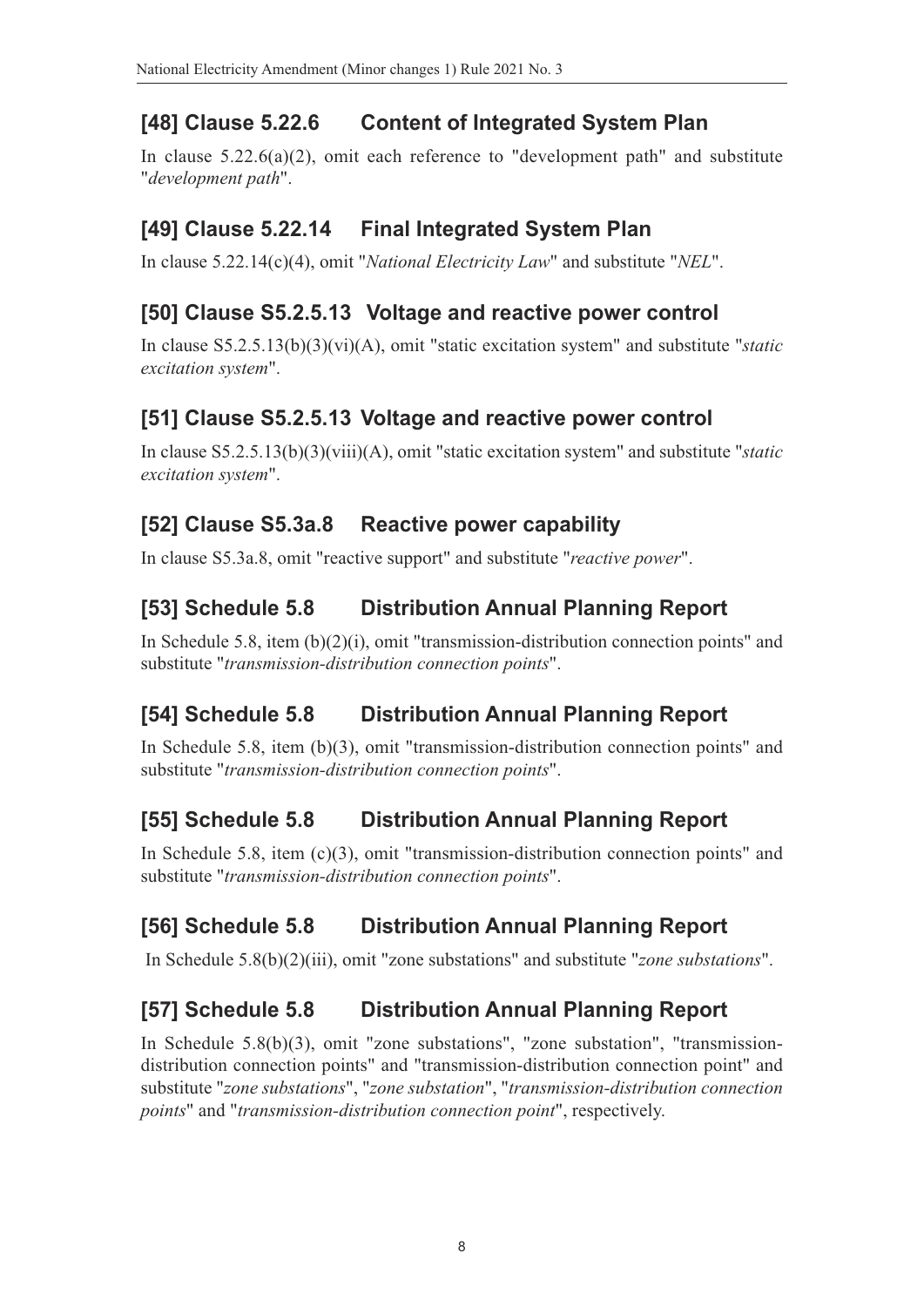# **[58] Schedule 5.8 Distribution Annual Planning Report**

In Schedule 5.8, item (b1)(4), omit "de-rate" and substitute "*de-rate*".

### **[59] Schedule 5.8 Distribution Annual Planning Report**

In Schedule 5.8(c), omit "zone substations" and "system limitations" and substitute "*zone substations*" and "*system limitations*", respectively.

### **[60] Schedule 5.8 Distribution Annual Planning Report**

In Schedule 5.8(c)(3), omit "system limitation" and "transmission-distribution connection points" and substitute "*system limitation*" and "*transmission-distribution connection points*", respectively.

## **[61] Schedule 5.8 Distribution Annual Planning Report**

In Schedule 5.8(k)(2), omit "system limitations" and substitute "*system limitations*".

### **[62] Schedule 5.8 Distribution Annual Planning Report**

In Schedule 5.8(n)(1), omit "zone substations" and substitute "*zone substations*".

### **[63] Schedule 5.8 Distribution Annual Planning Report**

In Schedule 5.8(n)(2), omit "*primary distribution feeder*s" and substitute "*primary distribution feeders*".

#### **[64] Schedule 5.9 Demand side engagement document (clause 5.13.1(h))**

 In Schedule 5.9, item (d), omit "non-network provider" and substitute "*non-network provider*".

#### **[65] Schedule 5.9 Demand side engagement document (clause 5.13.1(h))**

In Schedule 5.9(n), omit "demand side engagement register" and substitute "*demand side engagement register*".

## **[66] Clause 6B.A1.2 Definitions**

In clause 6B.A1.2, omit "*customer connection service*" and substitute "**customer connection service**".

## **[67] Clause 6B.A1.2 Definitions**

In clause 6B.A1.2, omit "*date of issue*" and substitute "**date of issue**".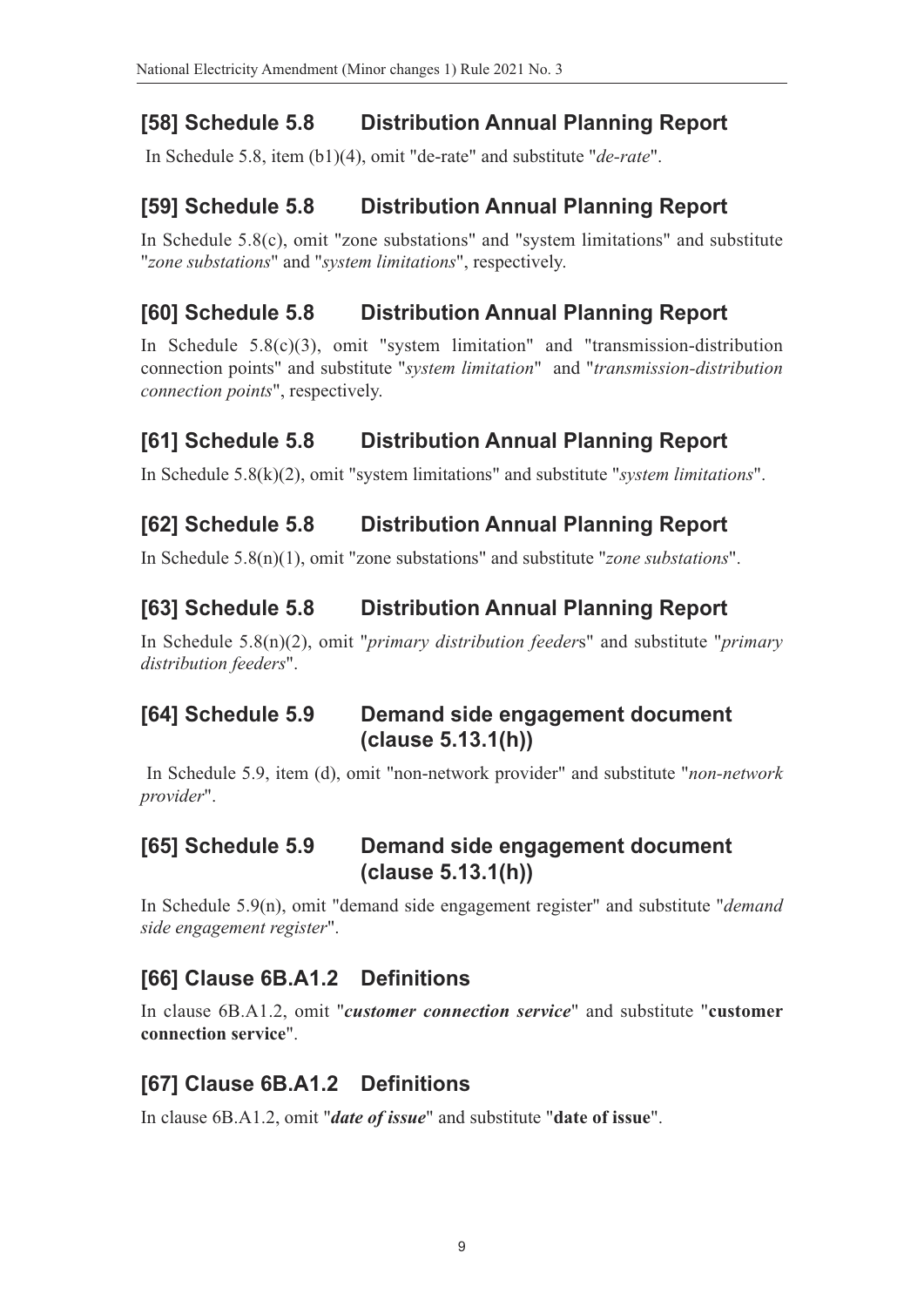### **[68] Clause 6B.A1.2 Definitions**

In clause 6B.A1.2, omit "*default rate*" and substitute "**default rate**".

#### **[69] Clause 6B.A1.2 Definitions**

In clause 6B.A1.2, omit "*due date for payment*" and substitute "**due date for payment**".

### **[70] Clause 6B.A1.2 Definitions**

In clause 6B.A1.2, omit "*network charges*" and substitute "**network charges**".

### **[71] Clause 6B.A1.2 Definitions**

In clause 6B.A1.2, omit "*retail billing period*" and substitute "**retail billing period**".

### **[72] Clause 6B.A1.2 Definitions**

In clause 6B.A1.2, omit "*shared customer*" and substitute "**shared customer**".

### **[73] Clause 6B.A1.2 Definitions**

In clause 6B.A1.2, omit "*statement of charges*" and substitute "**statement of charges**".

#### **[74] Clause 9.3.1 General Definitions**

Omit the table in clause 9.3.1(2) and substitute:

**Counterparties** in relation to each Smelter Agreement, means as applicable Portland Smelter Services Pty Ltd, Alcoa of Australia Limited (ACN 004 879 298) or any other party to that Smelter Agreement (other than SEC).

**CPI** means the Consumer Price Index: All Groups Index Number Melbourne compiled by the Australian Bureau of Statistics.

**distribution licence** means a *licence* to distribute and supply electricity.

**Distributor** means a person who holds a distribution *licence*.

**EI Act** means *Electricity Industry Act 2000* (Vic).

**EI (RP) Act** means *Electricity Industry (Residual Provisions) Act 1993* (Vic).

**ESC** means the Essential Services Commission established under section 7 of the *ESC Act*.

**ESC Act** means the *Essential Services Commission Act 2001* (Vic).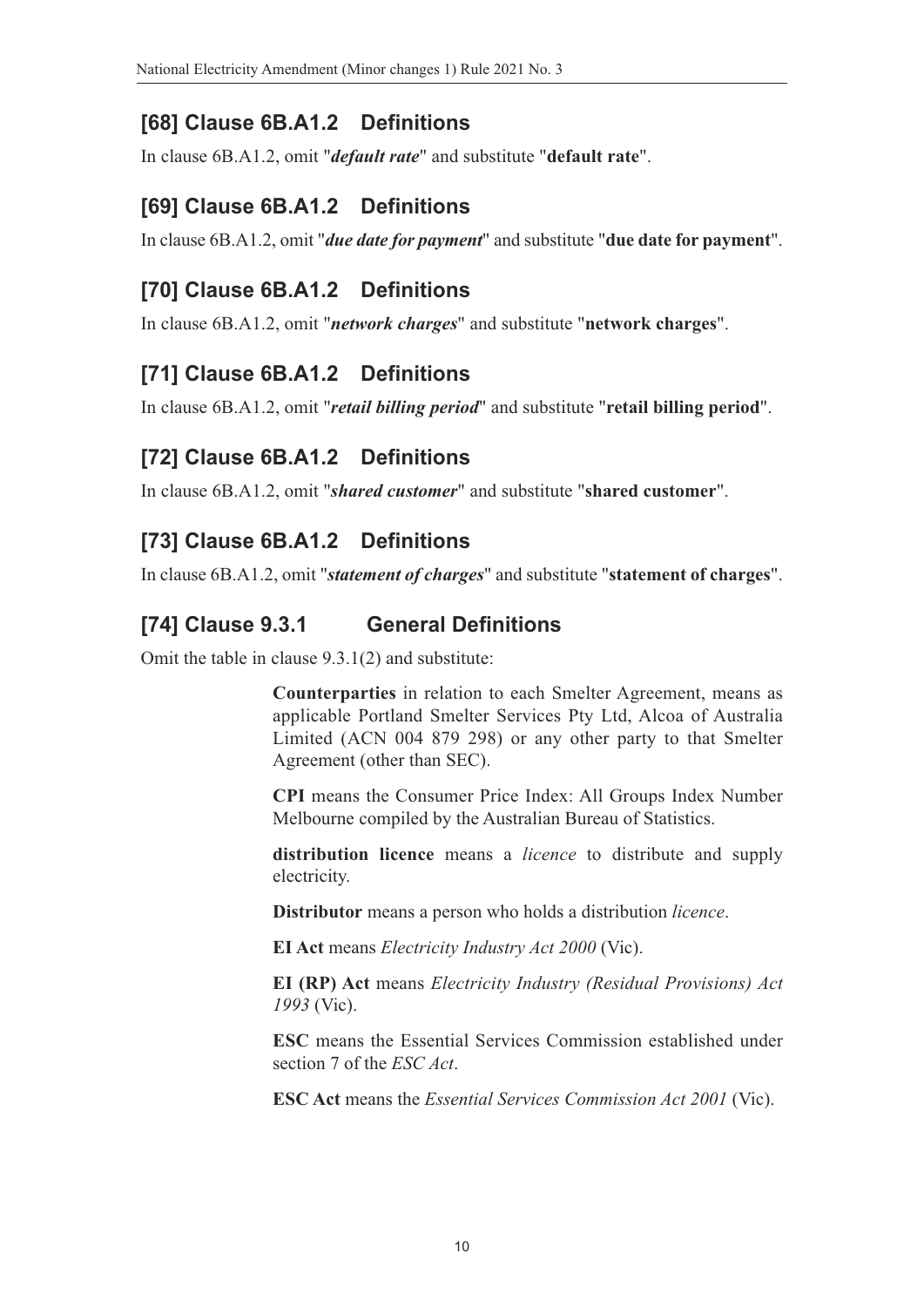**licence** means a *licence* within the meaning of the *EI Act* or deemed to be issued under the *EI Act* by operation of clause 5 of Schedule 4 to the *EI (RP) Act*.

**Quarter** means the respective 3 monthly periods adopted by the Australian Bureau of Statistics for the compilation and issue of the CPI.

**SEC** means State Electricity Commission of Victoria established under the *State Electricity Commission Act 1958* (Vic).

**Smelter Agreements** means each of the agreements, contracts and deeds referred to in Part A of schedule 3 to the *EI (RP) Act* in their form as at 1 July 1996 (other than the Portland and Point Henry Flexible Tariff Deeds between SEC and the State Trust Corporation of Victoria) in each case until that agreement, contract or deed expires or is terminated.

**Smelter Trader** means SEC in its capacity as Smelter Trader.

**System Code** means the code of that name sealed by the Office of the Regulator-General under the *Office of the Regulator-General Act 1994* (Vic) on 3 October 1994 and saved and continued in operation by section 67 of the *ESC Act*.

**VENCorp** means Victorian Energy Networks Corporation established under Division 2A of Part 2 of the *Gas Industry Act 1994* (Vic) and continued under Part 8 of the *Gas Industry Act 2001* (Vic).

**Victorian Distribution Network** means in relation to a person that holds a distribution *licence*, the *distribution systems* in Victoria to which that *licence* relates and includes any part of those systems.

**Victorian Minister** means the Minister who, for the time being, administers the *National Electricity (Victoria) Act 1997* (Vic).

**Victorian Transmission Network** means the *declared shared network* of Victoria.

**Wholesale Metering Code** means the code of that name sealed by the Office of the Regulator-General under the *Office of the Regulator-General Act 1994* (Vic) on 3 October 1994, as in force immediately before *market commencement*.

### **[75] Rule 9.29A Monitoring and reporting**

In rule 9.29A(e), in the definition of "**relevant protocol on the use of emergency powers**", omit the second reference to "National Electricity Market" and substitute "*NEM*".